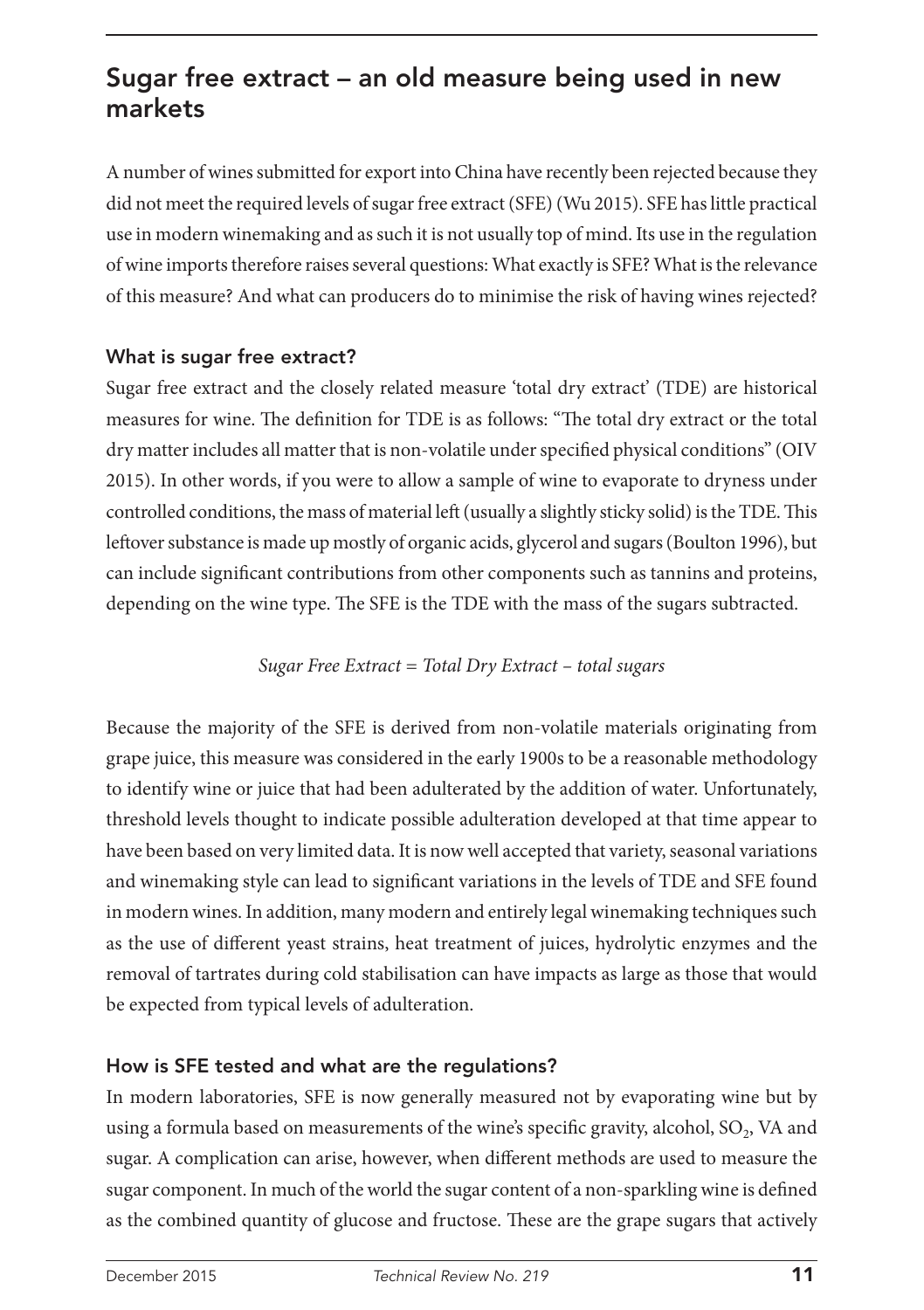contribute to the perceived sweetness of wine (glycerol and alcohol also contribute) and are the sugars at risk of unwanted continuing fermentation. Other non-fermentable sugars tend to be present in relatively insignificant amounts and contribute little if anything to perceived sweetness. Glucose and fructose are generally measured very accurately by either HPLC or enzymatic techniques. In China, however, standard sugar analysis methods are primarily based on reducing sugar techniques (e.g. Rebelein or Layne–Eynon methods). While these are well-established methods in wine analysis, they detect not only the majority of sugars found in wine but also a range of other wine compounds. This means these methods will always give a higher result than glucose  $+$  fructose analysis. In the latest rounds of testing conducted by the Interwinery Analysis Group, the average difference between glucose + fructose and reducing sugar methods was 1.3 g/L for white wines and 2.2 g/L for red wines. Reducing sugar methods are also significantly less precise than glucose + fructose methods, with average standard deviations regularly more than twice as large.

The use of reducing sugar methods can lead to significantly lower and more variable SFE results than might be calculated by a laboratory using enzymatic or HPLC techniques. This, in conjunction with the natural variations in this measure, can result in a wine that has been produced by perfectly legal means failing to meet the regulations currently imposed by China. The minimum levels for SFE, as defined in Chinese regulation, are 16 g/L for white wines,  $17 \text{ g/L}$  for rosé wines and  $18 \text{ g/L}$  for red wines. These values appear to be sourced from very old European standards. Most countries no longer apply these rules as it is recognised that the actual ranges for legally made wine can extend from 7 g/L (some low alcohol German wines) through to 30 g/L (late harvested red wines) (Amerine and Ough 1980), making the use of such an arbitrary standard problematic.

# What can producers do?

When exporting to markets that impose regulatory controls that differ from those in Australia it is recommended that wines be tested before shipment to ensure compliance with the destination market's requirements. For wines intended for export to China it is important to ensure that the laboratory conducting the analysis uses a reducing sugar method to calculate the SFE. The result can then be compared to the Chinese regulations before the wine is despatched. If the value for the wine falls below the required value, there are limited options available to remedy the issue and producers are encourage to contact Wine Australia or the AWRI helpdesk for advice. The Australian government is continuing to lobby through various forums to change arbitrary limits such as this one in order to facilitate the continued market access of Australian wines.